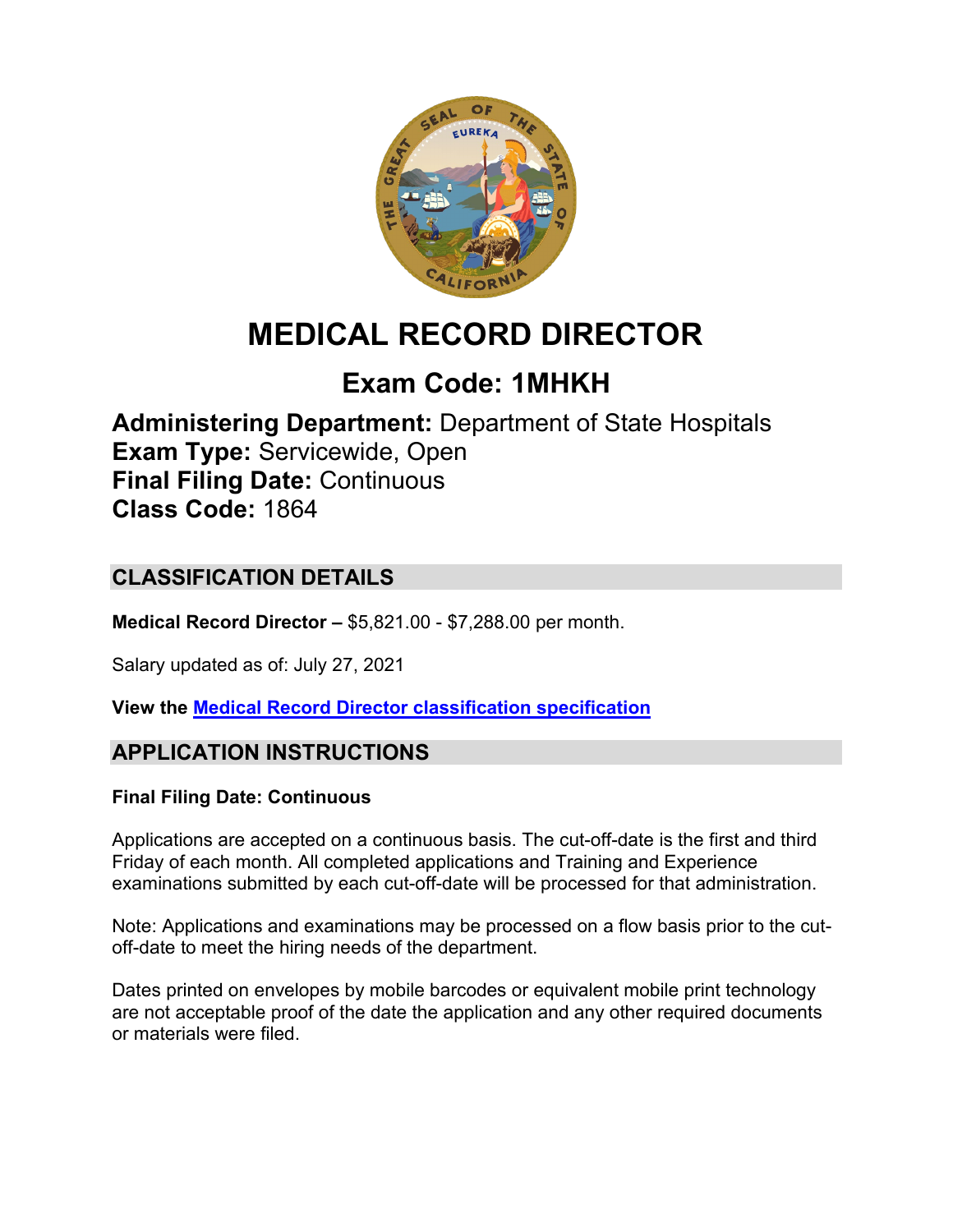#### **Who Should Apply**:

Applicants who meet the Minimum Qualifications as stated on this bulletin may apply for and take this examination. Once you have taken this examination, you may not retake it for **six (6)** months.

Unless otherwise stated on this bulletin, you must meet the Minimum Qualifications by the Final Filing Date or cut-off-date stated above.

#### **How to Apply**:

- **Step 1.** Applicants are required to submit an [Examination Application \(STD 678\),](https://jobs.ca.gov/pdf/std678.pdf) found at [www.calcareers.ca.gov,](http://www.calcareers.ca.gov/) either by mail, in person, or via email to the address listed below.
- **Step 2.** Once your application has been submitted, you must complete the **Training and Experience (T&E)** following the instructions below under, **Taking the Examination.**

**Applicants must complete Steps 1 and 2 by each cut-off date. Failure to do so will result in a delay in the examination process.**

**The preferred method to apply is by emailing your STD 678 to:**

**[MedicalRecordDirector@dsh.ca.gov](mailto:MedicalRecordDirector@dsh.ca.gov)**

#### **Electronic signatures are acceptable.**

Indicate the Classification on your Examination Application (STD 678).

You may apply by mail or in person to: Department of State Hospitals – Sacramento Attn: Selection Services Unit, MS-14 1215 O Street Sacramento, CA 95814

Indicate the Classification on your Examination Application (STD 678).

In person hours: Monday through Friday, 8am to 5pm (excluding State holidays)

#### **Special Testing Arrangements:**

If you require assistance or alternative testing arrangements due to a disability, please contact the testing department listed in the Contact Information section of this bulletin.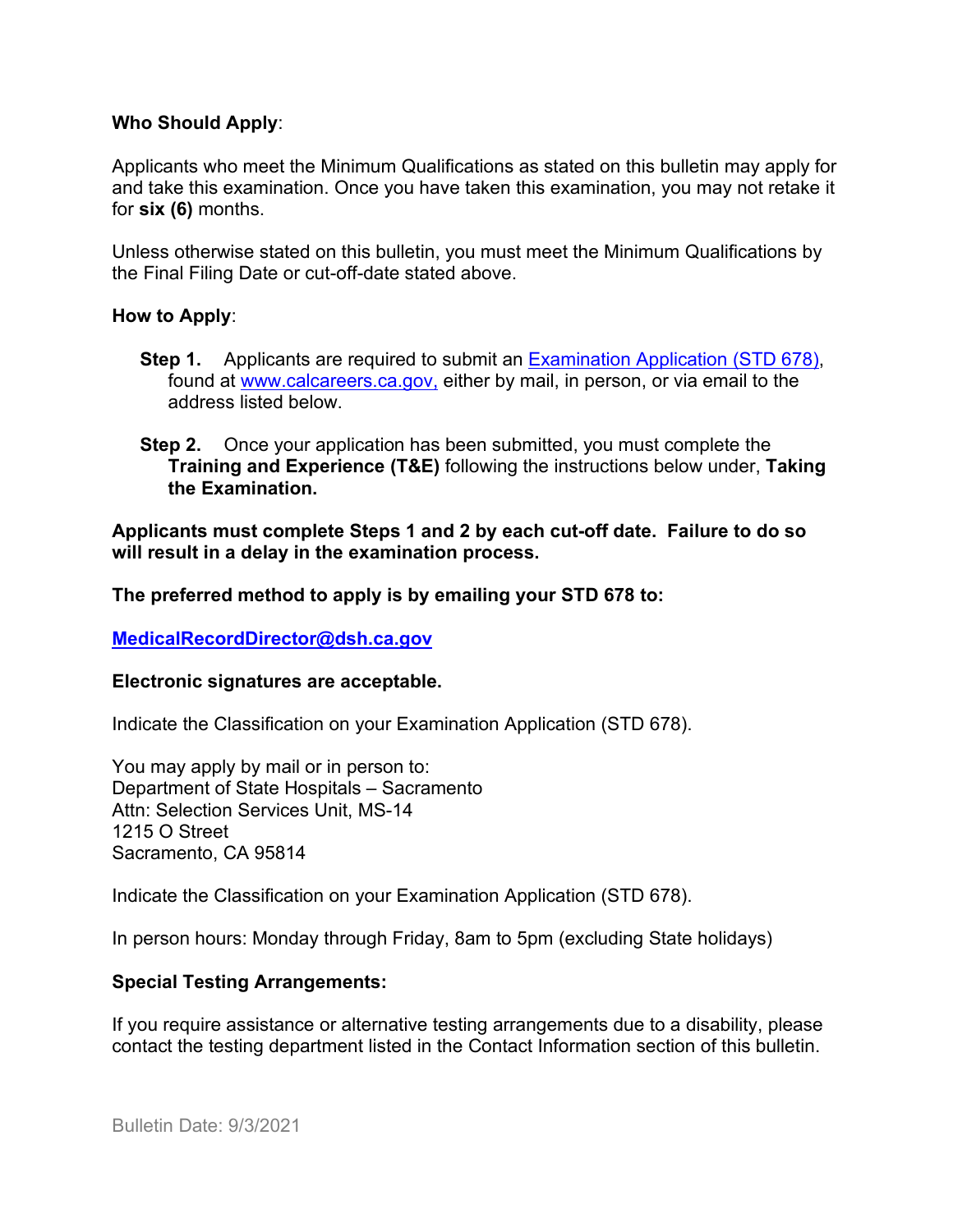## **MINIMUM QUALIFICATIONS**

All applicants must meet the education and/or experience requirements as stated on this exam bulletin to be accepted into the examination. Part-time or full-time jobs, regardless of whether paid or volunteer positions, and inside or outside California state service will count toward experience.

### **Either I**

Registration by the American Medical Record Association as a Registered Record Administrator or eligibility for examination for registration. (Applicants who are not Registered Record Administrators will be admitted to the examination, but they must secure the certificate of registration, or submit proof of eligibility for examination for registration as evidenced by a statement from the Association before they will be considered eligible for appointment.) **and**

Two years of experience in a medical records office of an approved hospital which must have involved the supervision of medical records personnel or consultation to the clinical staff on the quality of medical records.

## **Or II**

Certification by the American Medical Record Association as an Accredited Record Technician or eligibility for examination for accreditation. (Applicants who are not Accredited Record Technicians will be admitted to the examination, but they must secure the certificate of accreditation, or submit proof of eligibility for examination for accreditation as evidenced by a statement from the Association before they will be considered eligible for appointment.) **and**

Experience: Four years of experience in a medical records office of an approved hospital which must have involved the supervision of medical records personnel or consultation to the clinical staff on the quality of medical records.

## **Or III**

Certification by the American Medical Record Association as an Accredited Record Technician or eligibility for examination for accreditation. (Applicants who are not Accredited Record Technicians will be admitted to the examination, but they must secure the certificate of accreditation, or submit proof of eligibility for examination for accreditation, as evidenced by a statement from the Association before they will be considered eligible for appointment.) **and**

Experience: Two years of experience performing the duties of a Health Records Technician III in the California state service.

# **POSITION DESCRIPTION**

Under general direction plans, develops, and manages a comprehensive health records system of administrative and clinical data in the Medical Records section of each State hospital, licensed care facility, or correctional facility; manages and directs a staff and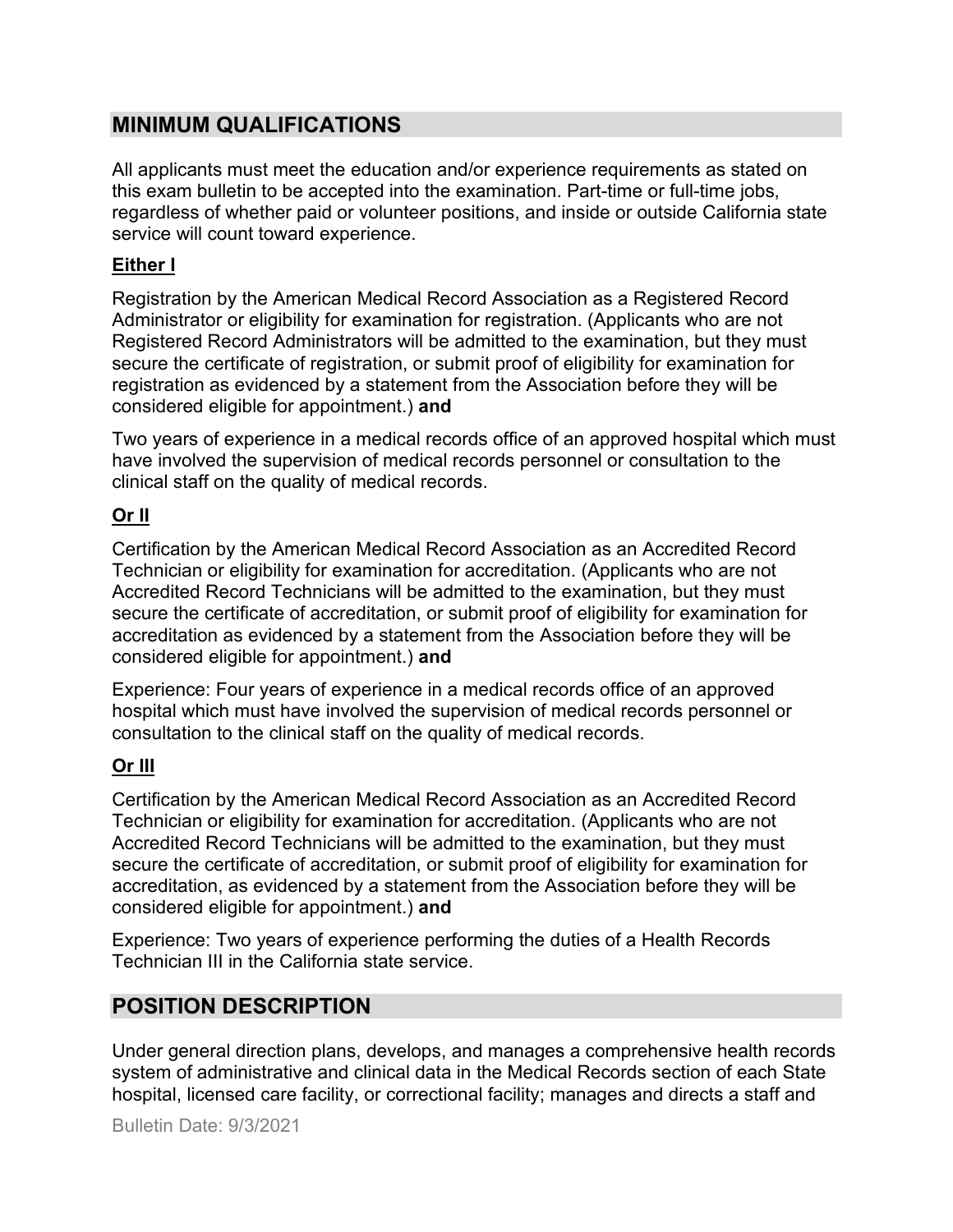oversees a health record system that meets medical, administrative, legal, ethical regulatory agency, and facility requirements; and does other related work.

## **EXAMINATION SCOPE**

This examination consists of the following components:

**Training and Experience Evaluation –** Weighted 100% of the final score. The examination will consist solely of a **Training and Experience Evaluation.** To obtain a position on the eligible list, a minimum score of 70% must be received.

In addition to evaluating applicants' relative knowledge, skills, and ability, as demonstrated by quality and breadth of education and/or experience, emphasis in each exam component will be measuring competitively, relative job demands, each applicant's:

#### **Knowledge of:**

- 1. Principles, methods, procedures, and current trends in health information systems and management of health record department.
- 2. Accreditation, certification, and licensing standards.
- 3. Quality assurance standards and techniques.
- 4. Qualitative and quantitative analysis of health records.
- 5. Techniques of word processing and transcription.
- 6. Diagnostic nomenclatures, classification systems, data abstracting, and retrieval techniques.
- 7. Data processing and computer systems.
- 8. Clinical and legal terminology.
- 9. health records systems design and form control.
- 10.Current trends of health records data management and linkage of clinical data to reimbursement.
- 11.Organization and management concepts and functions.
- 12.A supervisor's responsibility for promoting equal opportunity in hiring and employee development and promotion, and for maintaining a work environment that is free of discrimination and harassment.

#### **Ability to:**

- 1. Plan and direct the work of others.
- 2. Analyze policies, procedures, laws and regulations, and apply state-of-the-art knowledge to determine an effective course of action.
- 3. Communicate effectively.
- 4. Coordinate with clinical and administrative staff.
- 5. Develop data display techniques and research methodologies.
- 6. Effectively promote equal opportunity in employment and maintain a work environment that is free of discrimination and harassment.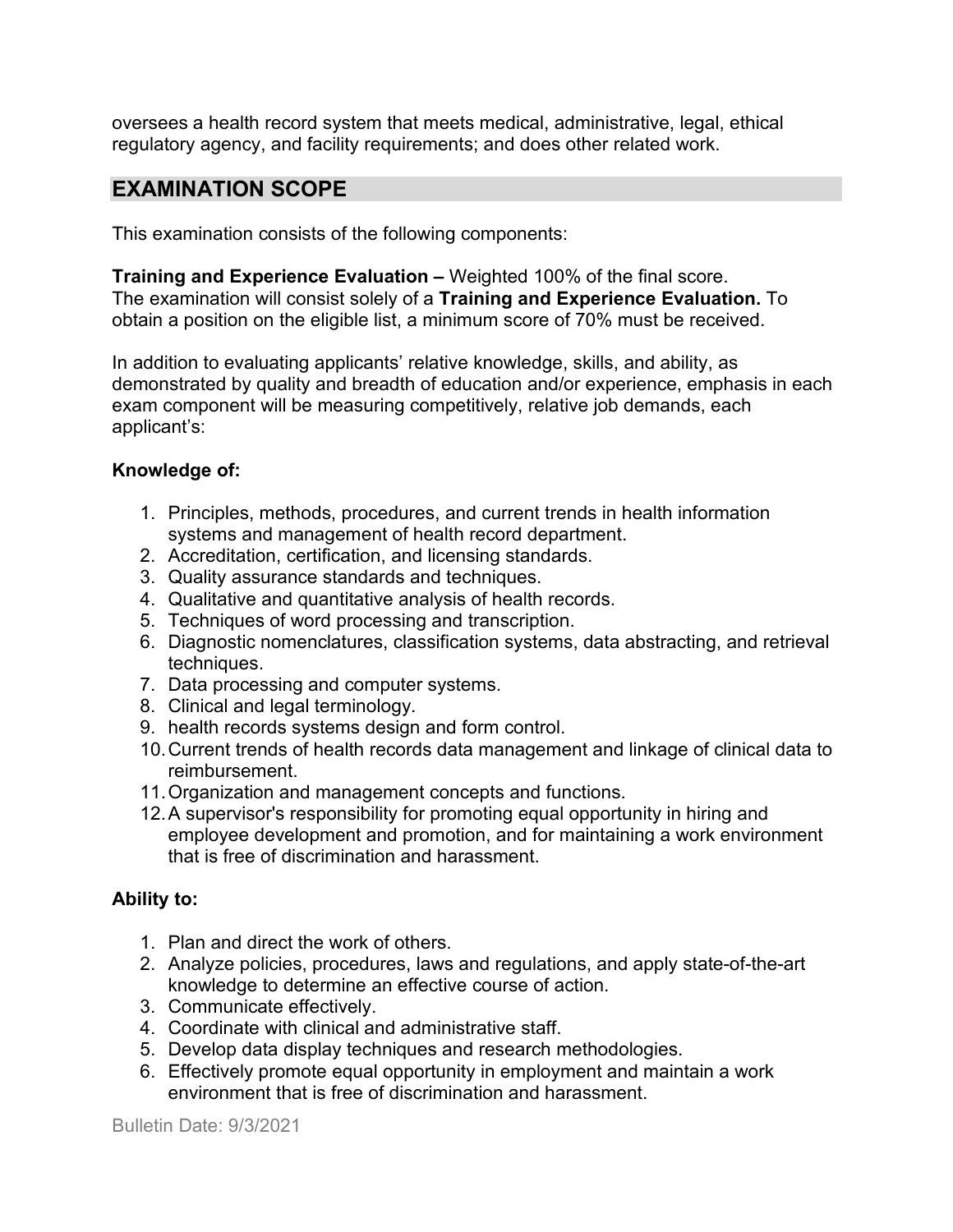# **ELIGIBLE LIST INFORMATION**

A Servicewide, Open eligible list for the **Medical Record Director** classification will be established for use by all state agencies.

The names of **successful** competitors will be merged onto the eligible list in order of final score regardless of exam date. Eligibility expires **12 months** after it is established. Applicants must then retake the examination to reestablish eligibility.

Veterans' Preference will be granted for this examination. In accordance with Government Codes 18973.1 and 18973.5, whenever any veteran, or widow or widower of a veteran achieves a passing score on an open examination, he or she shall be ranked in the top rank of the resulting eligible list.

Veterans' status is verified by the California Department of Human Resources (CalHR). Information on this program and the Veterans' Preference Application (Std. form 1093) is available online at the following website:

<https://www.jobs.ca.gov/CalHRPublic/Landing/Jobs/VeteransInformation.aspx>

Additional information on veteran benefits is available at the Department of Veterans Affairs.

Career credits are not granted for examinations administered on an Open or Promotional basis.

# **PREPARING FOR THE EXAMINATION**

Here is a list of suggested resources to have available prior to taking the exam.

- 1. **Employment History:** Employment dates, job titles, organization names and addresses, names of supervisors or persons who can verify your job responsibilities, and phone numbers of persons listed above.
- 2. **Education:** School names and addresses, degrees earned, dates attended, courses taken (verifiable on a transcript), persons or office who can verify education, and phone numbers of persons or offices listed above.
- 3. **Training:** Class titles, certifications received, names of persons who can verify your training, and phone numbers of persons listed above.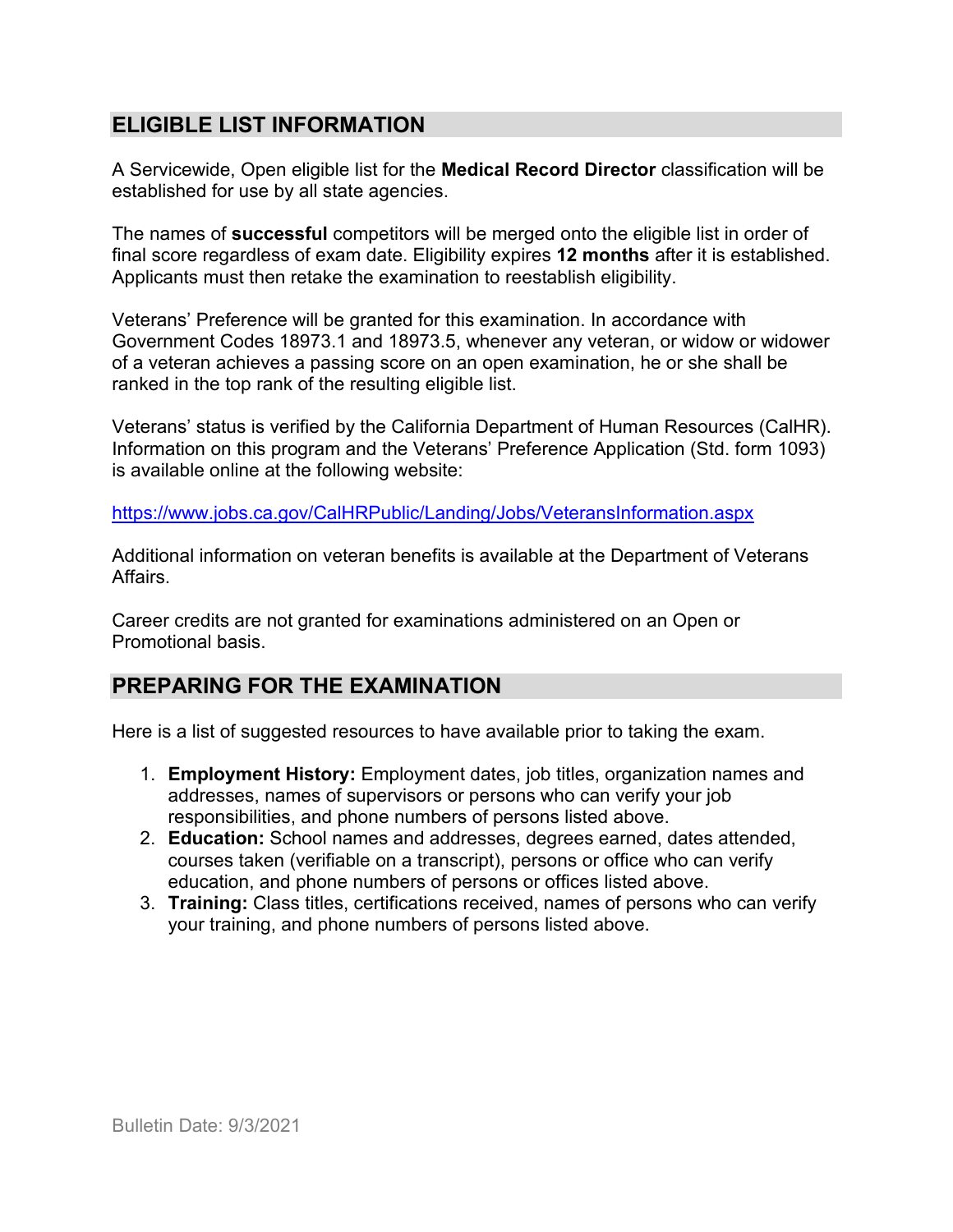## **TAKING THE EXAMINATION**

**Step 1. Submit your STD 678 (email preferred: [MedicalRecordDirector@dsh.ca.gov\)](mailto:MedicalRecordDirector@dsh.ca.gov) then IMMEDIATELY go to Step 2.**

**Step 2. [Click on this link to take the Medical Record Director](https://www.surveymonkey.com/r/BK7WJDX) examination.**

**Applicants must complete Steps 1 and 2 by each cut-off date. Failure to do so will result in a delay in the examination process.**

### **TESTING DEPARTMENTS**

Department of State Hospitals

## **CONTACT INFORMATION**

Questions relating to this exam should be directed to:

Department of State Hospitals Selection Services Unit Monday through Friday, 8am to 5pm (excluding State Holidays) Phone: 916-651-8832 Email: **[MedicalRecordDirector@dsh.ca.gov](mailto:MedicalRecordDirector@dsh.ca.gov)**

California Relay Service: 1-800-735-2929 (TTY), 1-800-735-2922 (Voice). TTY is a Telecommunications Device for the Deaf, and is reachable only from phones equipped with a TTY Device.

# **EQUAL OPPORTUNITY EMPLOYER**

The State of California is an equal opportunity employer to all, regardless of age, ancestry, color, disability (mental and physical), exercising the right of family care and medical leave, gender, gender expression, gender identity, genetic information, marital status, medical condition, military or veteran status, national origin, political affiliation, race, religious creed, sex (includes pregnancy, childbirth, breastfeeding, and related medical conditions), and sexual orientation.

## **DRUG-FREE STATEMENT**

It is an objective of the State of California to achieve a drug-free State work place. Any applicant for State employment will be expected to behave in accordance with this objective, because the use of illegal drugs is inconsistent with the law of the State, the rules governing civil service, and the special trust placed in public servants.